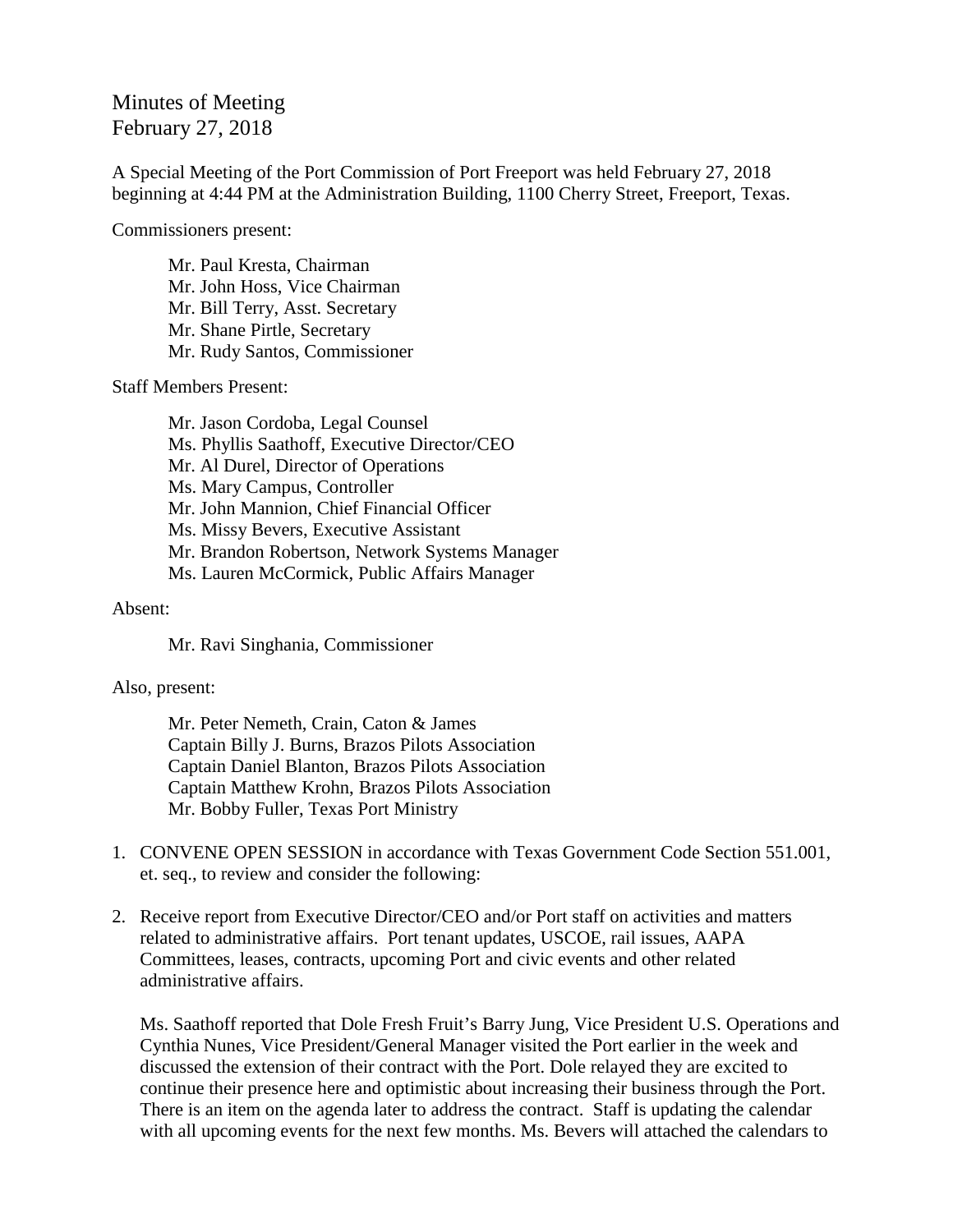the weekly update she sends out each Friday. Ms. Saathoff noted that Jason Hull is attending the Winter Forum with the Corps in Galveston today and Jason Miura is attending a conference in Phoenix working on business opportunities for the Port. Ms. Saathoff also asked the Board to consider moving the March 22 meeting to either March 15 or March 29. Commissioner Pirtle has a conflict the  $22<sup>nd</sup>$  and Commissioner Singhania and Ms. Saathoff will be attending the Spring Conference in Washington, DC and are also unable to attend the meeting. After discussing alternate dates and availability, the Board agreed to move the meeting to March 26 at 3:00 p.m.

- 3. EXECUTIVE SESSION in accordance with Subchapter D of the Open Meetings Act, Texas Government Code Section 551.001, et. seq., to review and consider the following:
	- A. Under authority of Section 551.071 (Consultation with Attorney) for discussion regarding:
		- 1. Consultation with attorney and discussion regarding Special District Local Laws Code Title 5 Transportation, Subtitle A Navigation District and Port Authorities, Chapter 5002 Subchapter A.
	- B. Under authority of Section 551.071 (Consultation with Attorney) and Section 551.072 (Deliberation of Real Property Matters) for discussion regarding:
		- 1. Consultation with attorney and discussion concerning request by Gulf Stream Marine, Inc. for Consent to Transfer under Lease Agreement dated September 1, 2017.
		- 2. Consultation with attorney and discussion regarding a Lease Agreement between Port Freeport and Dole Fresh Fruit Company.
	- C. Under authority of Section 551.071 (Consultation with Attorney) and Section 551.072 (Deliberation of Real Property Matters) for discussion regarding:
		- 1. The potential exchange, lease, or value of real property located at Port Freeport, including but not limited to Parcels 7, 8, 10, 26, and 37.
		- 2. Discussion regarding the potential exchange, lease or value of real property located in Freeport, Texas, including but not limited to the area known as the East End of Freeport and bordered by the following streets: FM 1495; East 2<sup>nd</sup> Street; Terminal Street and East 8<sup>th</sup> Street in Freeport, Texas.
		- 3. The potential purchase, exchange, lease or value of real property located at Port Freeport, including but not limited to the real property located at and contiguous to Berths 1, 2, 5 and 7.
		- 4. The potential exchange, lease, or value of real property located at Port Freeport, including but not limited to Parcels 4, 5, 6, 9, 14, 19, 27, 31, 34, and 38.
	- D. Under authority of Section 551.071 (Consultation with Attorney) and Section 551.072 (Deliberation of Real Property Matters) for discussion regarding:
		- 1. Deliberation regarding the appointment, employment, evaluation, reassignment, duties of a public officer or employee: Executive Director/CEO.